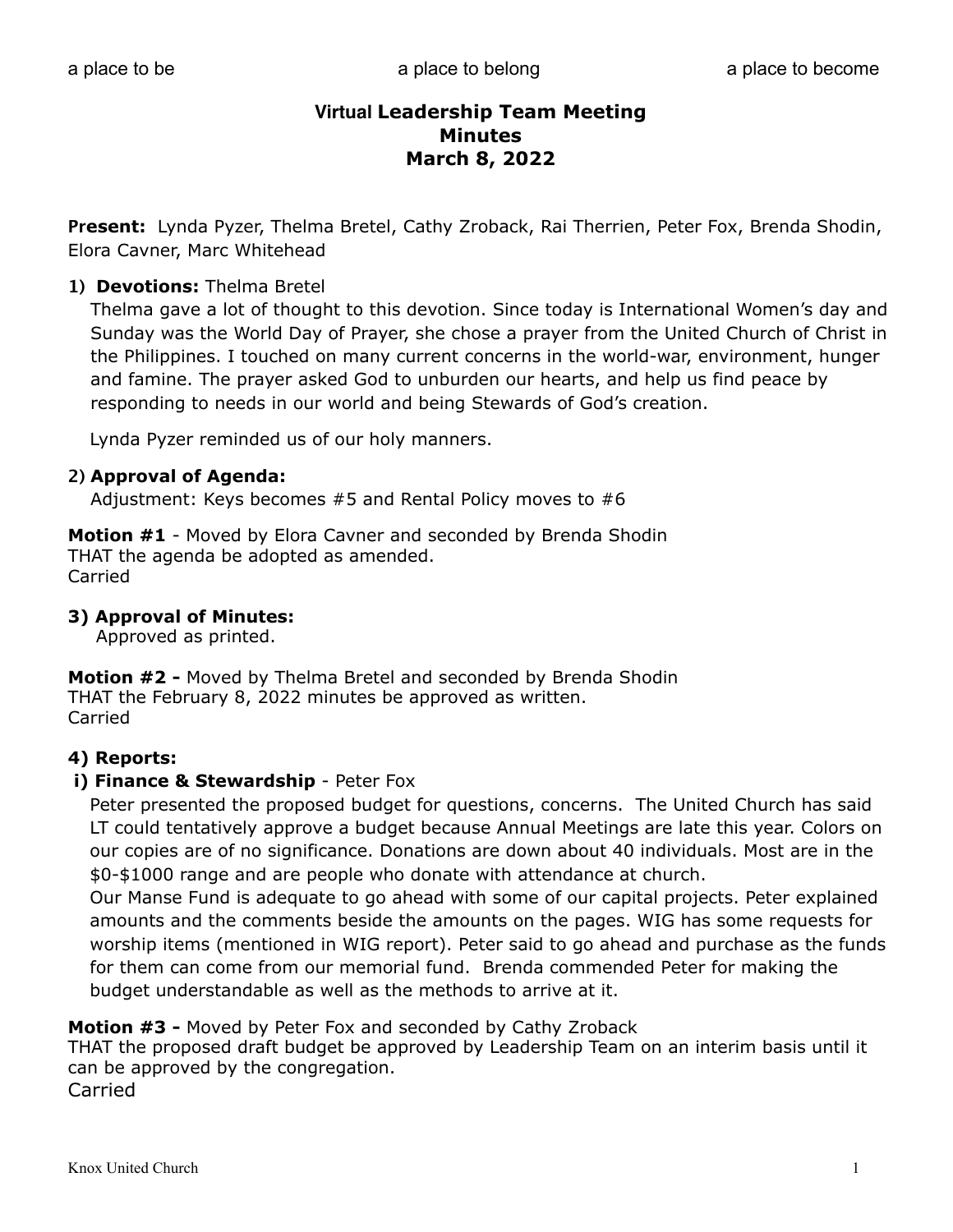# **ii) WIG - Cathy Zroback**

 The main goal/concern is to get back to in person worship. WiIG recommends March27/22 as the restart date

 Policies will need revision - there will no longer be sign in or a vaccine requirement. We will continue to require masks and social distancing but will move to mask removal and distancing in the near future. Our Vaccine protocol was time limited anyway (January 22) Presently there is no programming for children and youth. Peter suggested we start looking for a youth worker.

 The iPad needed for filming live services can be purchased from Memorial Funds. This requires a recommendation from WIG to Leadership Team to a motion/approval of the congregation.

**Motion #4 -** Moved by Thelma Bretel and seconded by Cathy Zroback

THAT the protocols of the Emergency Plan be updated to reflect the current Provincial Public Health Requirements.

Carried

#### **iii) M&P** - Brenda Shodin

 With LT recommendation to have a Youth Worker again, they will draft a job description and desired programs.

# **iv) Building** - Cathy Zroback

 Routine maintenance continues, Alex Coats and Richard Shodin are working on the fan. Requests for estimates are to be made for flooring for the front of the sanctuary and the main floor space as it is hazardous now. Cathy was advised to move on it (new estimate, additional estimates if other sources can be found). For next year we will need a roster of snow shovelers or a designated person.

The doors are also an issue-they are sticking from ice build up, any idea for a solution.

# **5) Business Arising from the Minutes:**

#### **i) Kenora Moving Forward** - Lynda Pyzer

 They meet second last Tuesday of the month. They are developing groups that deal with things like Safe Spaces, Mental Health and Addiction and Advocacy. They are serving as many as 85 patrons. Some concerns: They have no mandate, some service attempts are duplications of others in town. A letter was circulated to churches recently asking for support. Funding this year is from the Foundation, KDSB and NeChee. LT suggested a reply commending KMF on their initiatives and asking that they keep us apprised of their activities. Knox is currently providing soup to Fellowship and a dinner every 2 weeks to the warming centre. Ongoing support past the fiscal year for Kenora Moving Forward is unknown.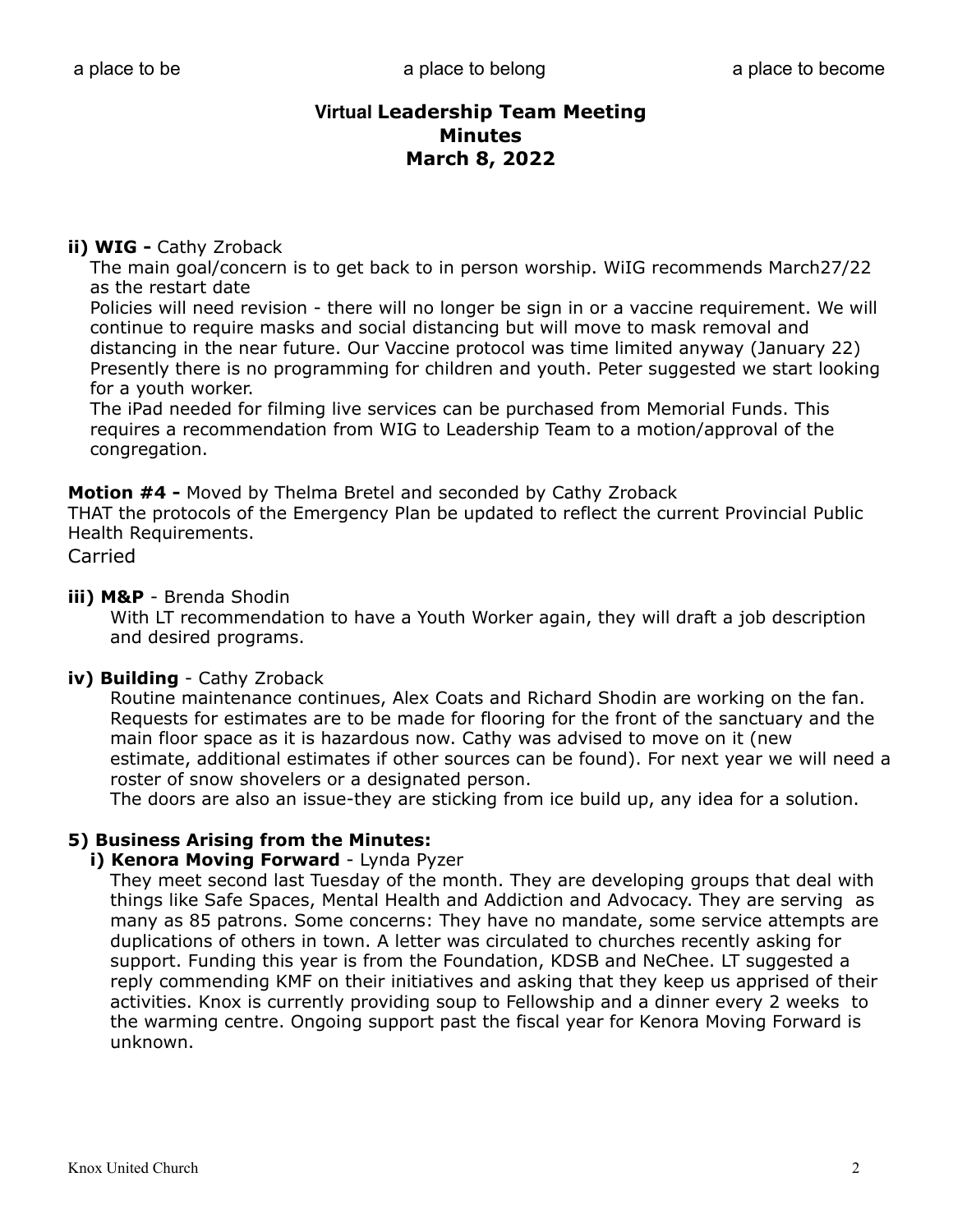## **ii) WIG** - Cathy Zroback

As printed - items listed iPad, reopening issues were dealt with under reports.

#### **iii) Building** - Cathy Zroback

Snow issue to be addressed for next winter.

#### **iv) Annual Meeting:**

May 1/22after church. Reports are due for April 17.

 A "hybrid" meeting is a consideration (in person and on line). The possibility of a lunch will be explored (bag lunch-own or provided or UCW will be asked if interested). A significant issue this year is that all LT members have fulfilled their serving time so plans for "turnover" must be made. Peter Fox observed that a LT needs to be ready to support a new minister. Brenda thought that a period of time "with a buddy" for new LT members might be helpful or a "retreat" for orientation of new members.

# **v) Church Keys** - Rai Therrien

All keys are now accounted for.

#### **vi) Rental Policy:**

 Several LT members worked to make this more manageable for office bookings**.** The draft has been developed according to United Church protocols.

 As printed. Changes are the \$50 refundable deposit, costs for rental have been generalized so are not specific to any one person or group (per CRA).

 Comments: Sanctuary - there should be a breakdown of time here as well (eg. all day, half day or evening). Marc suggested that rental costs of a room/sanctuary should reflect the cost of lost rentals due to use of that space. He suggested that rental cost can be determined by a basic cost then add "extras " or a basic cost less items not needed.

 Discussion ensued. No hard decisions. Suggestion that Sanctuary be \$300/day and \$150/per half day (4 hours).

 Brenda showed an older rental application sheet to be filled by renter if a non profit group was renting. It essentially viewed a reduced cost as a donation to the group by Knox. Bruce Ormiston will be asked about potential liability issues in such a sheet.

# **7) Adjournment:**

 Date of next meeting - April 19, 2022 at 7:00 p.m. Zoom Devotions - Rai Therrien

# **8) Closing Prayer** - Marc Whitehead

 $\blacksquare$ 

Kainette Theirien

Signature of Chair Signature of Secretary

Knox United Church 3